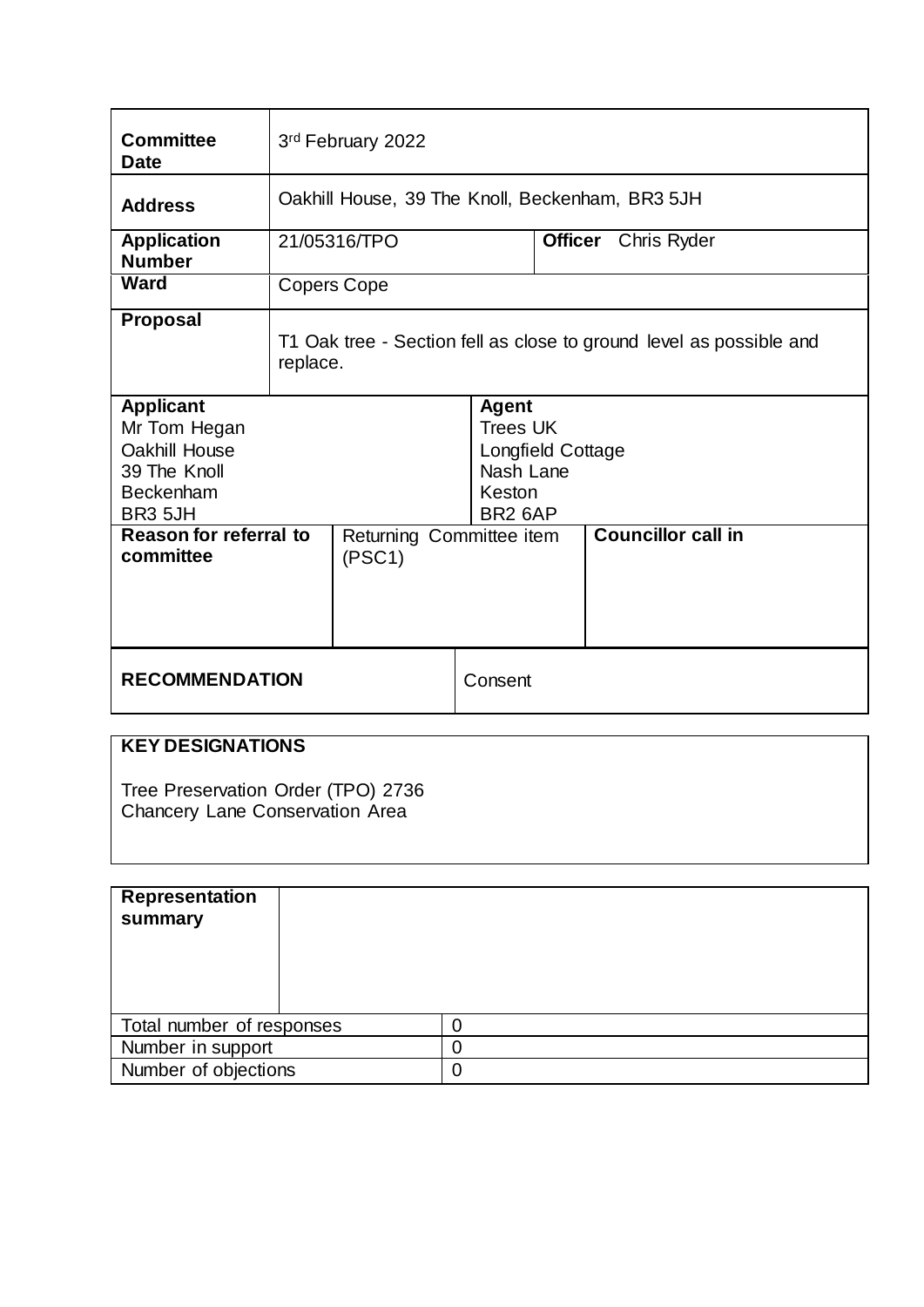# **SUMMARY OF KEY REASONS FOR RECOMMENDATION**

 Members must decide whether to consent or refuse the proposed tree removal, based on the evidence submitted and the officer's assessment.

# **PROPOSAL**

1. This application has been made in respect of an oak tree (T1) situated in the rear garden. The application has been made following the confirmation of Tree Preservation Order (TPO) 2736 at Plans-Sub-Committee 1 on 25<sup>th</sup> November 2021. The felling of the tree is proposed due to the proximity to the dwelling and general poor form/condition.



*Figure 1 – Oak (T1)*

# **LOCATION**

2. The site address is comprised of a semi-detached, locally listed dwelling, located on the east side of the road. The property is located within the local conservation area and borders Bromley Road along the southern boundary. The boundary is lined with conifer hedging.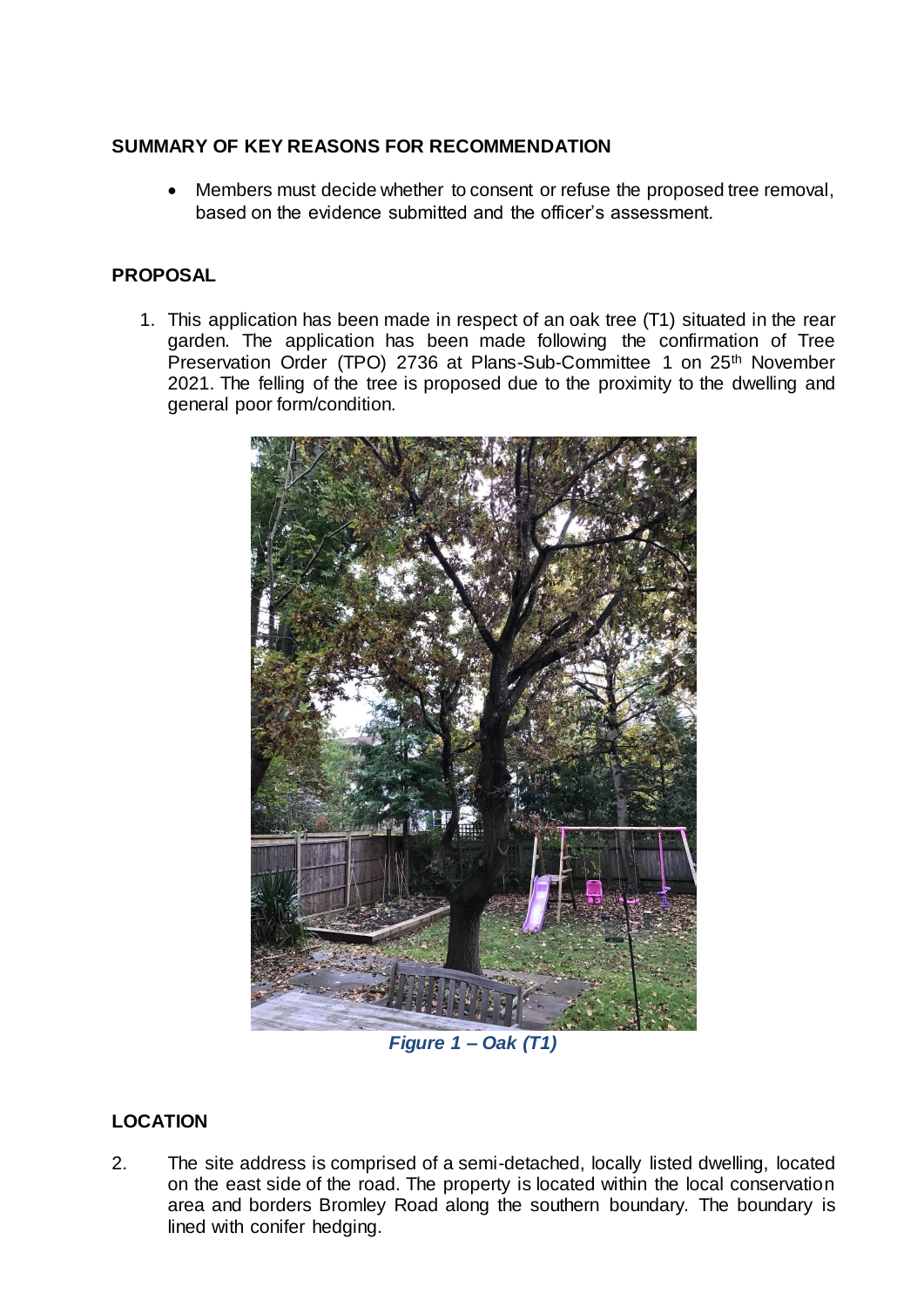## **3 RELEVANT PLANNING HISTORY**

- 3.1 Application 21/03526/FULL6 resulted in refused permission for 'Proposed 1st floor extension over existing side extension with balcony'.
- 3.2 Conservation area notice 21/04464/TREE proposed the felling of the subject oak tree. The TPO was made following the officer's evaluation.
- 3.3 Conservation area notice 19/03450/TREE resulted in no objections to: 1 x large Ash - Crown reduce upper canopy by approx. 2m and reduce side radial laterals by approx. 1m. Remove major dead wood, to shape accordingly. 1 x Oak tree - Crown reduce upper canopy by approx. 2m and reduce side radial laterals by approx. 1m. Remove major dead wood, to shape accordingly. 1 x small Ash tree leaning over neighbouring garden - Section fell to as close to ground level as possible.

2 x large Lime trees with cavities at base overhanging public footpath (both in dangerous condition) - Section fell to as close to ground level as possible. 1 x dead Sycamore stump - Section fell to as close to ground level as possible. Crown lift remaining Lime trees to approx. 3-4m with emphasis over the public footpath. Remove major dead wood overhanging footpath and shape accordingly.

A selection of Leylandii (dead, dying and previously badly pruned) - Section fell to as close to ground level as possible.

A selection of the remaining Leylandii (adjacent to the Lime trees) - Crown reduce by approx. 30%, to remove selection of branches touching the branches of the lime trees.

1 x large Poplar tree in front garden overhanging public footpath - Repollard.

3.4 TPO 2736 was made on 5<sup>th</sup> August 2021 and later confirmed at Committee on 25th November 2021.

## **4 CONSULTATION SUMMARY**

- 4.1 A site notice was sent to the applicant to be displayed in public view. No representations were received.
- 4.2 The report associated with the TPO confirmation should be referred to for summarised representations made in support and objection to the TPO. This may be viewed under the Calendar of Meetings section of the Council website.

#### **5 POLICIES AND GUIDANCE**

#### 5.1 **National Policy Framework 2019**

15. Conserving and enhancing the natural environment

#### 5.2 **The London Plan**

G1 Green Infrastructure and Natural Environment G7 Trees and Woodlands

#### 5.3 **Bromley Local Plan 2019**

42 Conservation Areas 73 Development and Trees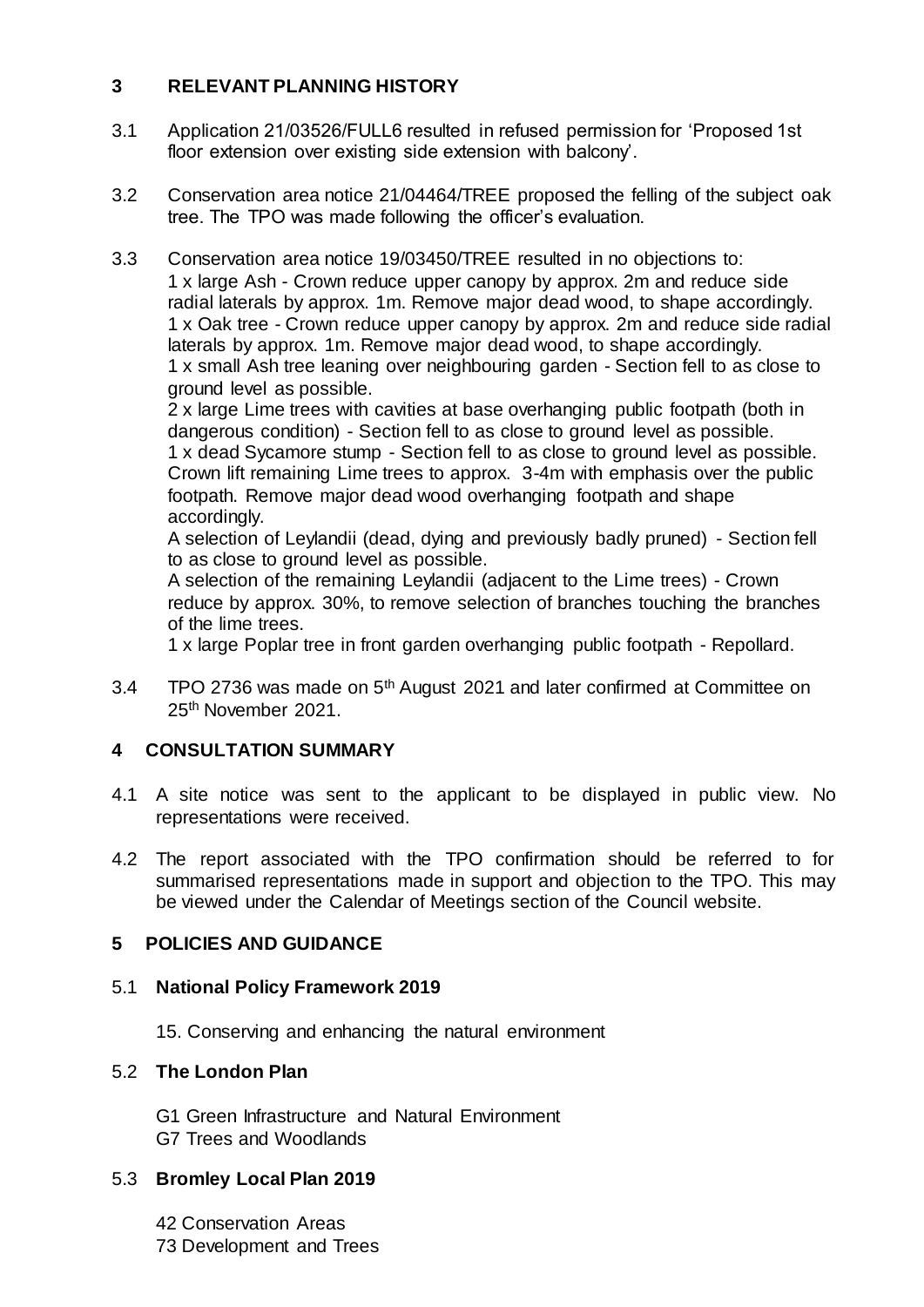74 Conservation and Management of Trees and Woodlands

#### 5.4 **The London Borough of Bromley Tree Management Strategy 2016-2020**

Section 18

#### 5.5 **National Planning Guidance - Tree Preservation Orders and trees in conservation areas (Ministry of Housing, Communities and Local Government)**

Paragraph 020 – 057

#### **6 CONSIDERATIONS**

- 6.1 The TPO was made on  $5<sup>th</sup>$  August 2021 in accordance with The Town and Country Planning Act 1990 sections 198 – 202G.
- 6.2 Further to a visual assessment adopting the TEMPO (Tree Evaluation Method for Preservation Orders) scoring system, a new TPO was considered justified. In summary, the combined scores for tree condition, public visibility, retention span, any special factors and threat level were sufficient enough to defend the making of the TPO. The presence of the oak tree in the conservation area was an important consideration of the evaluation.
- 6.3 The Order would not prevent future works from being carried out, but it requires that the Council's consent be gained prior to tree removal and prior to carrying out most forms of tree pruning. In assessing applications to remove trees or carry out pruning, the Council takes into account the reasons for the application, set alongside the effect of the proposed work on the health and amenity value of the tree.
- 6.4 A site visit took place on Friday  $12<sup>th</sup>$  to follow up on the earlier inspection. The site visit was considered necessary in response to the objections received. Officer observations concur with the findings of the arboricultural consultant (Marcus Foster). A closer assessment of the tree has impacted the evaluation made from the public domain. The tree has been managed poorly in the past and is situated close to the listed dwelling. The dwelling is notable older than the tree and is therefore a key consideration as part of the conservation area objectives.
- 6.5 The overall condition of the tree, proximity to the dwelling, poor form and future management requirements have resulted in a recommendation to allow the TPO to lapse. The land owner has proposed a list of replacement trees. Whilst this cannot be forced as part of this decision, members may wish to allow the confirmation to ensure a replacement tree can be followed up as part of a planning condition. At this stage, the TPO is no longer sufficiently justified, and members are reminded of the use of a TPO for necessary circumstances in view of the resources available.
- 6.6 Members are recommended to consent to the felling of the tree, subject to condition replacement planting as set out in the recommended decision.

## **7 CONCLUSION**

7.1 In this instance, the tree is not considered of sufficient amenity value to continue to preserve. It would be unreasonable for the Council to oppose the felling of the tree based on the defects of the tree and issues raised.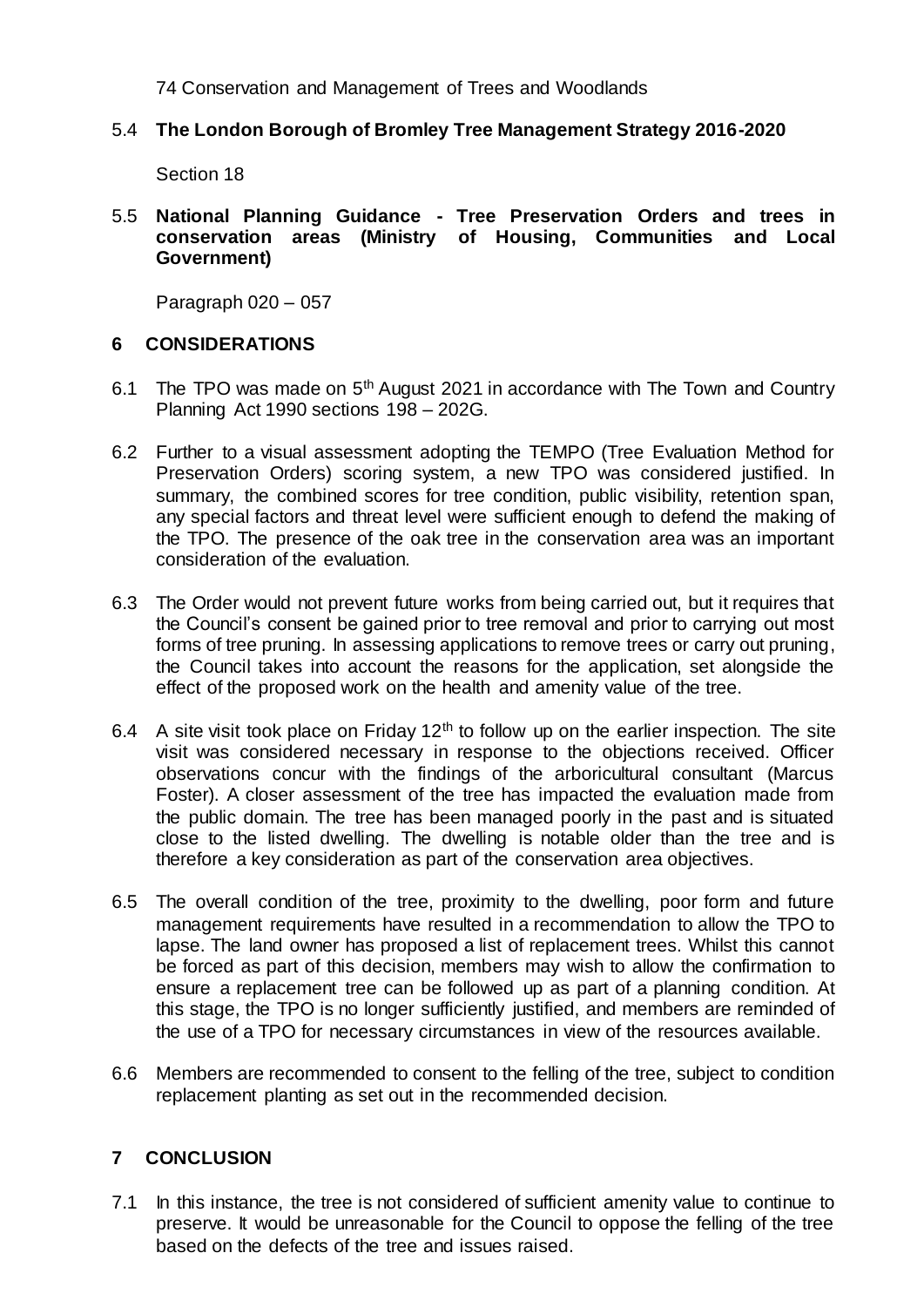7.2 Replacement planting is considered a satisfactory compromise. A list of recommended replacement planting options was submitted as part of the TPO objection:

> PROPOSED REPLACEMENT 01 Location: Rear of property Proposed species: To be confirmed from species list below Corylus colurna (Turkish hazel) Betula nigra (River birch) Gleditsia triacanthos 'Inerims' (Honey locust) Liquidambar styraciflua 'Worplesdon' (American sweet gum 'Worplesdon') Ulmus 'New Horizon' (Elm 'New Horizon')

PROPOSED REPLACEMENT 02 Location: Front / Side of property Proposed species: To be confirmed from species list below Cercis canadensis 'Forest Pansy' (Forest Pansy) Magnolia 'Yellowbird' (Magnolia) Amelanchier arborea 'Robin Hill' (Snowy mespil)

- 7.3 One tree species from the suggested list is more appropriate than the others in replacing the subject tree and providing future amenity. Disease resistant elm are available and may provide similar aesthetical benefit, whilst not threatening to outgrow the context of the garden space.
- 7.4 Members are recommended to consent to the application and agree the replacement planting under condition.

#### **RECOMMENDATION: CONSENT**

T1 Oak tree - Section fell as close to ground level as possible and replace.

#### **CONDITIONS**

#### 1. **TL14 Tree Consent – Commencement**

The tree works hereby granted consent shall be carried out within 2 years of the date of this decision.

Reason: In order to comply with Policy 73 of the Bromley Local Plan and in the interest of good arboricultural practice and the visual amenities of the area.

2. A replacement Elm tree (*Ulmus Spp.*) of standard size, rootballed or container grown, shall be planted in the rear garden. Planting will take place within 12 months of the removal of the tree(s). Any replacement tree which dies, is removed or becomes seriously damaged or diseased within 5 years of the date of this consent shall be replaced in the next planting season with another of similar size and species to that originally planted.

Reason: In order to comply with Policies 37, 73 and 74 of the Bromley Local Plan and in the interest of the visual amenities of the area.